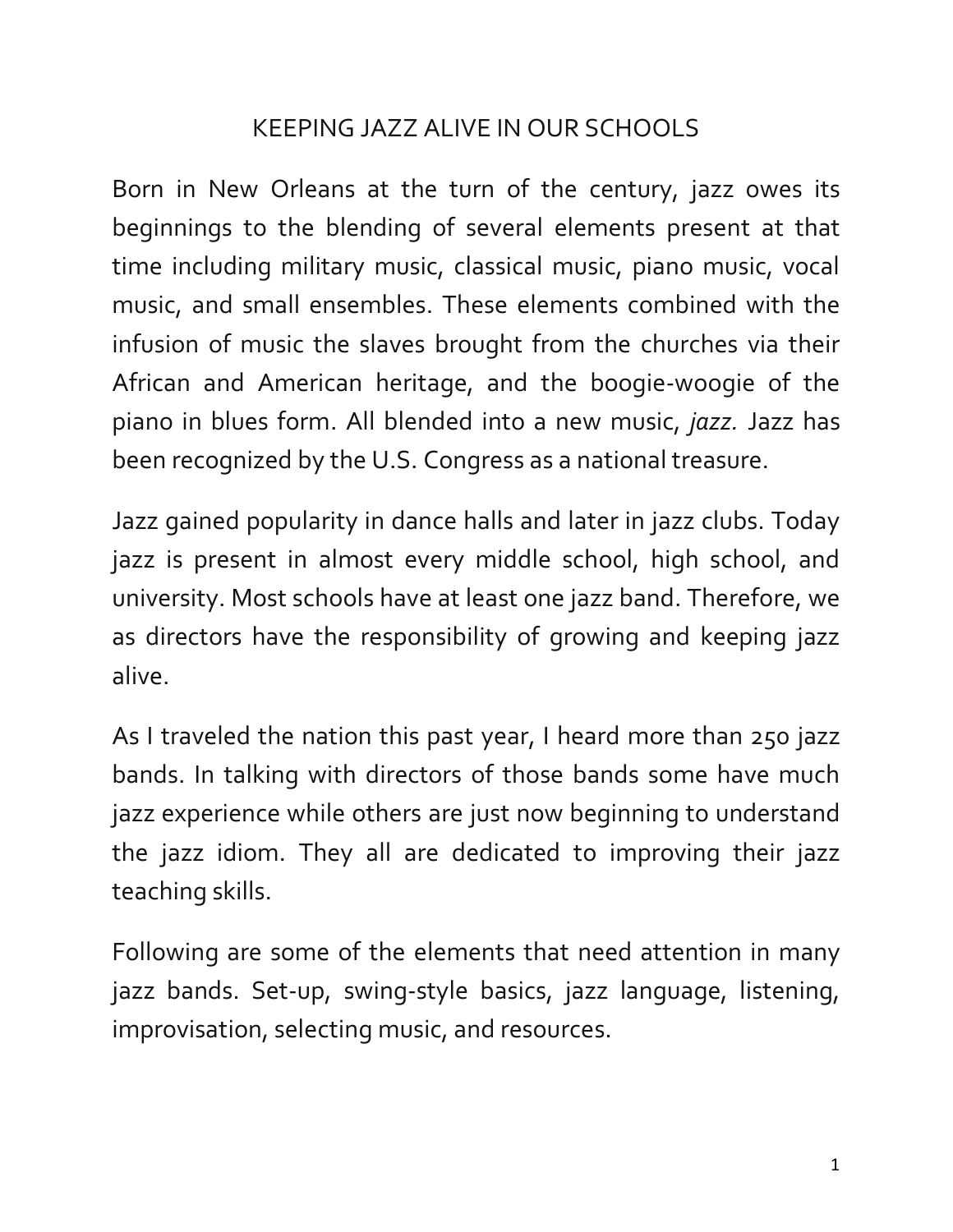The set-up is essential to help create a successful jazz sound. The diagram shows the standard set-up as used throughout the years by Count Basie, Duke Ellington, etc.



Once we know how the band should look, we need to know how the band should sound. This is achieved through listening, listening, listening by both students and directors. Today's students have a smorgasbord of opportunities with YouTube. Over 100 years of jazz can be heard there free! The key to learning jazz by listening is repeated and directed listening.

I find the better bands have a common method for directed listening. It starts with swing style jazz as played by the Count Basie Orchestra, for example "Moten Swing," "Basie Straight Ahead," and "All of Me." There are many Count Basie arrangements for bands at all levels of ability.

Here are some tips on listening and playing in the swing style.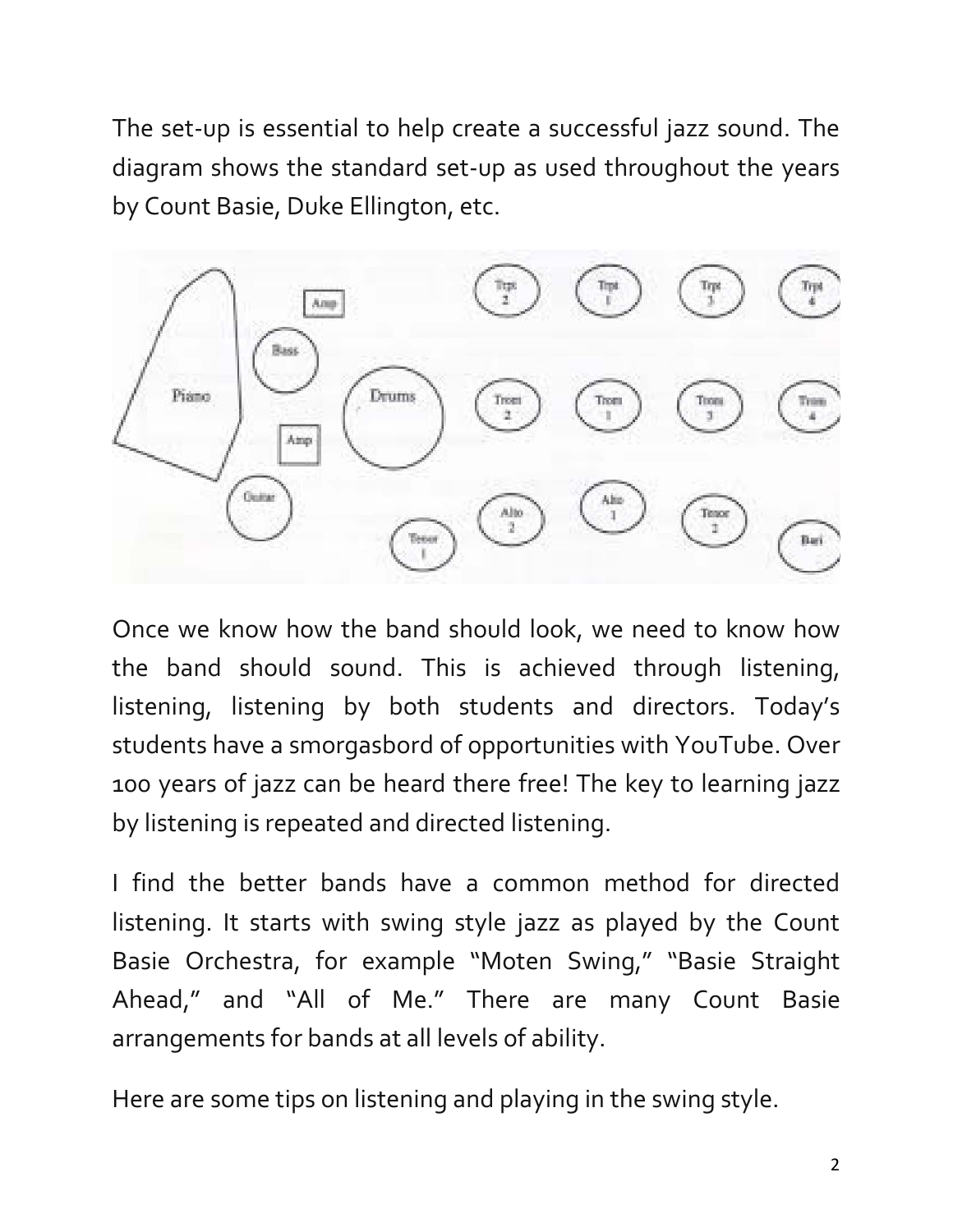Swing-style Basics

- Listen, repeatedly, to professional jazz recordings to identify and understand jazz styles.
- Identify the jazz sound the rhythm section is particularly important in this regard.
- Help your rhythm section focus on listening and swinging together.
- Have your wind section listening carefully to each other and blend.
- Strive for clarity of sound throughout.
- Identify the steady beat or pulse, use a metronome to help.
- Understand the swing eighth-note concept.
- Identify characteristic jazz nuances, shapes, and musical language.
- Work on developing a groove.
- Be able to sing confidently with jazz syllables, connecting visual and aural skills.

Improvisation is the heart and soul of jazz music. Many of the successful director's use listening to jazz standards as a starting point. They have students transcribe portions of solos by singing them and then playing them on their instruments. Others begin by using improvisation method books, CDs, DVDs, etc. Both approaches work but must become a part of every rehearsal. Today's pros are still working on their improvisation skills and so must we.